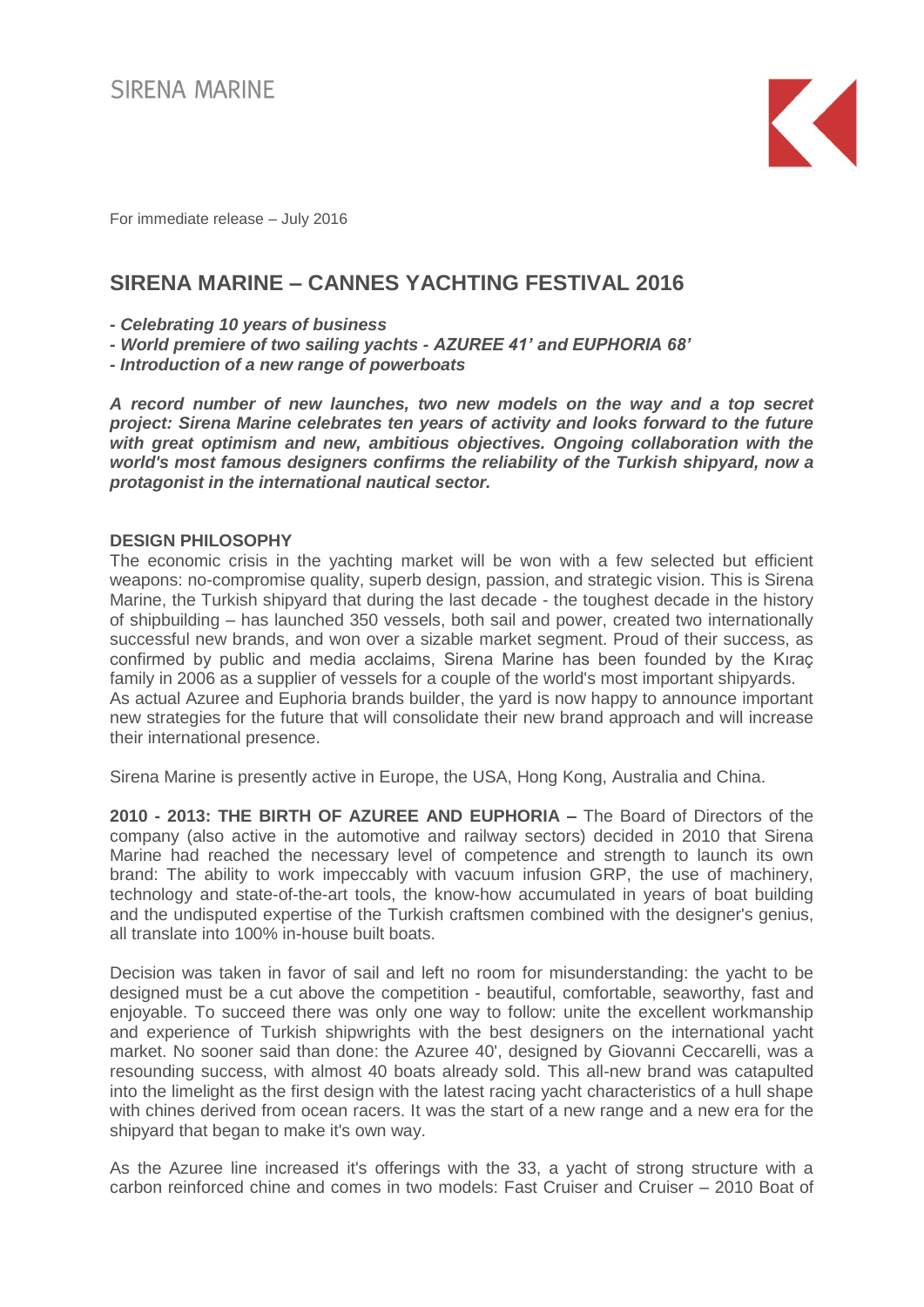

the Year for the Italian magazine Vela&Motore, the first yacht under ten meters with twin wheel and rudder steering.

Since Miss Ipek Kiraç joined Sirena Marine in 2012, the yard strategy moved forward an even more international approach with new designers involved in new projects and further efforts to establish the Brand on the Market.

The Azuree 46', designed by Rob Humphreys, epitomizing the international direction of the brand was the first outcome of the new strategy. The flagship of the Azuree performance-focused series received remarkable attention from the International audience and won many trophies in races including the Fastnet, Spi Ouest, King's Cup, IMS European Championship and the Spanish Royal Cup.

To pursue the strategic target fixed by the new Management, Sirena Marine decided to invest financial resources (with total annual sales of 30 million Euro and with 25 million Euro invested over the previous five years) both to keep the Bursa Orhangazi yard (currently employs 550 workers, 155,000 square meter area, of which 35,000 are covered) one of the most technologically advanced facility in the Mediterranean area and to increase the production range with the launch of the Euphoria brand in 2013.

Euphoria is an extremely refined semi-custom line of yachts from 54' to 84' (up to now) destined for a demanding, expert and competent clientele. Once again, the designers are today's best - Germán Frers, Argentinian designer of hundreds of famous yachts: Stealth, Luna Rossa, Il Moro di Venezia, to name just a few, and Design Unlimited, one of England's most famous interior design studios, quite active in the super-yacht segment.

Exceptional beauty, seaworthyness (CE Cat. A certification), comfort, superb detailing, and at the same time fast performers yachts comes out Sirena Marine – with ranges able to satisfy both true cruisers and speed seekers. Winning characteristics of the Azuree and Euphoria lines are flush decks with hidden fittings, a highly engineered hull, custom made steering systems, top-level mast, boom and winch suppliers, excellent detailing, a modern and attractive design, precision designed internal volumes for living spaces worthy of decidedly larger yachts and an ample range of options.

## **THE AZUREE BRAND AT PRESENT:**

33C' (Ceccarelli–Sirena Marine), 41' (Humphreys–Spadolini), 46' (Humphreys–Sirena Marine)

## **THE EUPHORIA BRAND AT PRESENT:**

54' (Frers – Design Unlimited), 68' (Frers – Design Unlimited), 84' (Frers)

# **CANNES 2016 – DOUBLE WORLD PREMIER FOR THE AZUREE 41' AND EUPHORIA 68'**

*Sirena Marine will be at the 2016 Cannes Yachting Festival 2016 (6 - 11 September) with both the Azuree and Euphoria brands, unveiling two fascinating and stunning yachts – a world a-part the actual competition (in their respective categories) - for their high quality, innovative and functional overall concept, no-compromise comfort and excellent performance under sail.*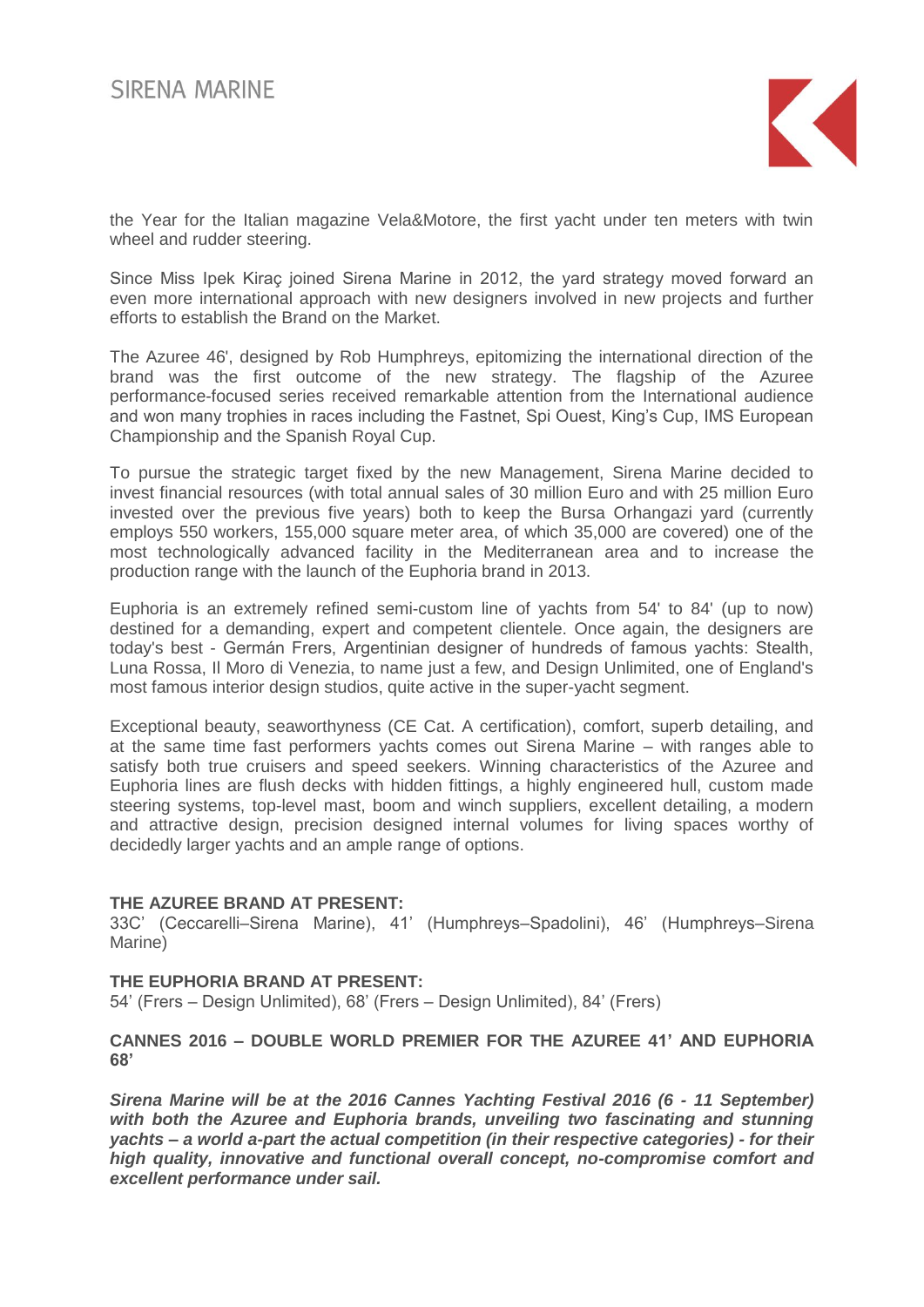

# **SPORT MEETS COMFORT: AZUREE 41'**

For this 12 meter yacht Rob Humphreys (engineering by JIB Design) was inspired by his previous 46' design, using the technical and design solutions that made a success of the top of the range on a yacht that is remarkably smaller. The Azuree 41' – with four boats already sold – is presented with the determination of an innovative project, successful and a winner in her category. A perfect testimonial of Sirena Marine's production philosophy, the carbon fiber reinforced vacuum infused GRP performance cruiser (both lighter and faster than her direct competition) was designed to be quick in light airs yet powerful and stable when the wind picks up. Below decks Tommaso Spadolini has exploited interior volumes to the maximum with excellent stylistic solutions including the integration of the mast with the interior structures to creating a seemingly endless space, while offering two distinct belowdeck layouts, both with three cabins and a sail locker (a level of comfort never before seen on a 41' boat). The use of clear wood quality finishing and ample windows that provide light for the interiors complete this fast cruiser, perfect for cruising but always ready for a race around the buoys.

**SPECS - LOA** 12.5 m, **LWL** 11.58 m, **Maximum beam** 3.93 m, **Draft** standard 2.4 m / optional 2.0 m, **Displacement** 8,600 kg, **Sail area** 100 sq.m

# **CLASS AT SEA: EUPHORIA 68'**

The Argentinian designer Germán Frers and the English design studio Design Unlimited are the authors of the latest addition to the semi-custom line that, like the rest of the range, is aimed at a sophisticated and demanding clientele, offering a wide range of customizable options, both in the internal layout and in the rig and draft. The enhanced hull, maneuver free deck, the spacious and safe areas for guests, the twin rudder configuration and the displacement evenly distributed along the waterline make her both powerful yet stable and comfortable both upwind and down, in any weather, guaranteeing enjoyable cruising for long periods.

A true super-yacht – the first unit has already been delivered to her new owner – the Euphoria 68' continues to astound below decks, where the refined touch of Design Unlimited is immediately recognizable: large wrap-around windows, three layout options to satisfy any need, precious woods and a natural clear color gamut bring modern freshness to the living spaces. If we add easy handling and ample storage space to this exquisite taste in design, we obtain a perfect blue-water yacht, ideal for world cruising – with class!

**BRIEF SPECS - LOA** 21.04 m, **LWL** 19.53 m, **Maximum beam** 5.81 m, **Draft** standard 3,8 m / optional 2.40 m, **Displacement** 32,000 kg, **Sail area** 265 sq.m

## **THE THIRD PHASE OF SIRENA MARINE: A NEW POWERBOAT LINE**

*Ready to ride – and conquer – a scene presided over by only a few actors, Sirena Marine is back to power-boating, in a segment that it knows very well, having produced and designed hundreds of successful motor yachts over the years. Just a few details have been revealed of a very top-secret project: the presence of world*  famous designers and production already underway on vessels of two models that will *be presented at next year's Dusseldorf and Miami boat shows.*